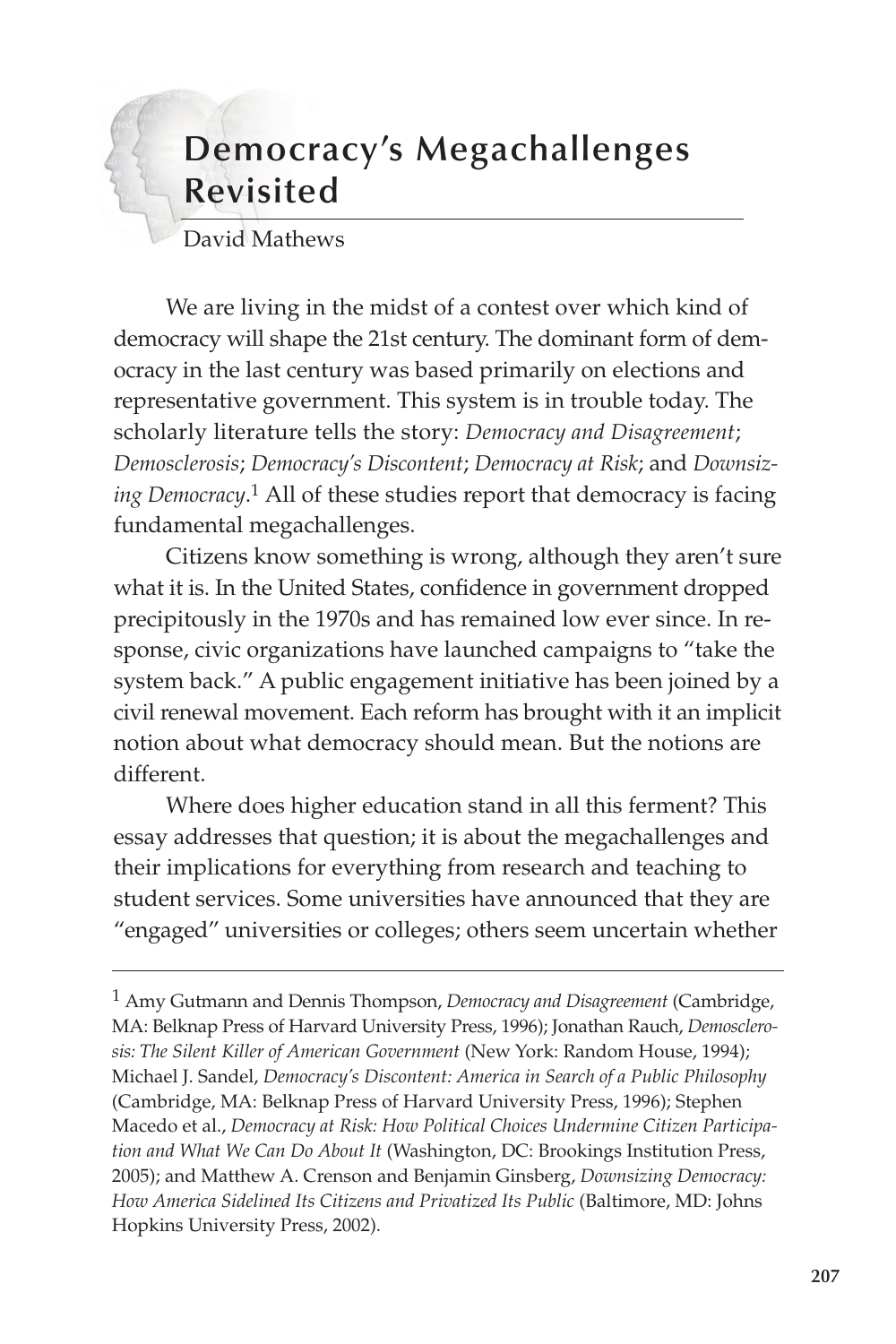they can or should do much about how the political system operates. Nonetheless, almost everything these institutions do, whether they say they are engaged or not, has implications for politics. The *Higher Education Exchange* is in a position to explore this issue further by looking at both what is going on in democracy and what is happening in higher education.

In this concluding chapter, I'll offer my reflections on what is occurring outside the academy and what it might mean for the way colleges and universities meet their responsibilities to democracy. I am returning to a subject I wrote about for the 1999 issue of the *Exchange* on the megachallenges of democracy. At that time, I had little to say about how higher education might respond. Now, I want to revisit these challenges and say more about the way colleges and universities might engage them.

How academic institutions go about meeting their obligations to democracy is crucial. I have heard it argued that these institutions serve democracy simply by existing. But what understanding of democracy does that argument imply? It seems rather limp given the current debate over what concept of democracy will emerge in the 21st century. The key question in that debate seems to be what role citizens will play. This question makes the issue of where the academy stands critical because colleges and universities have an understanding of citizenship that is implicit in nearly everything they do, including the kind of education they provide to undergraduates, the kind of leadership they champion in leadership programs, and the services they offer to their communities.

Determining the academy's position on citizenship, however, is no easy matter. There are so many groups involved faculty, students, administrators, alumni, and trustees. But what institutional leaders say in their conferences and publications is revealing. Little of what they discuss has to do with democracy, at least directly. The topics are familiar: costs, academic standards, fundraising, athletics, enrollment trends. Some of the issues are, however, more political: affirmative action, diversity, multiculturalism, race, free speech, and equity. And there are some fairly new subjects in the literature that also have political overtones.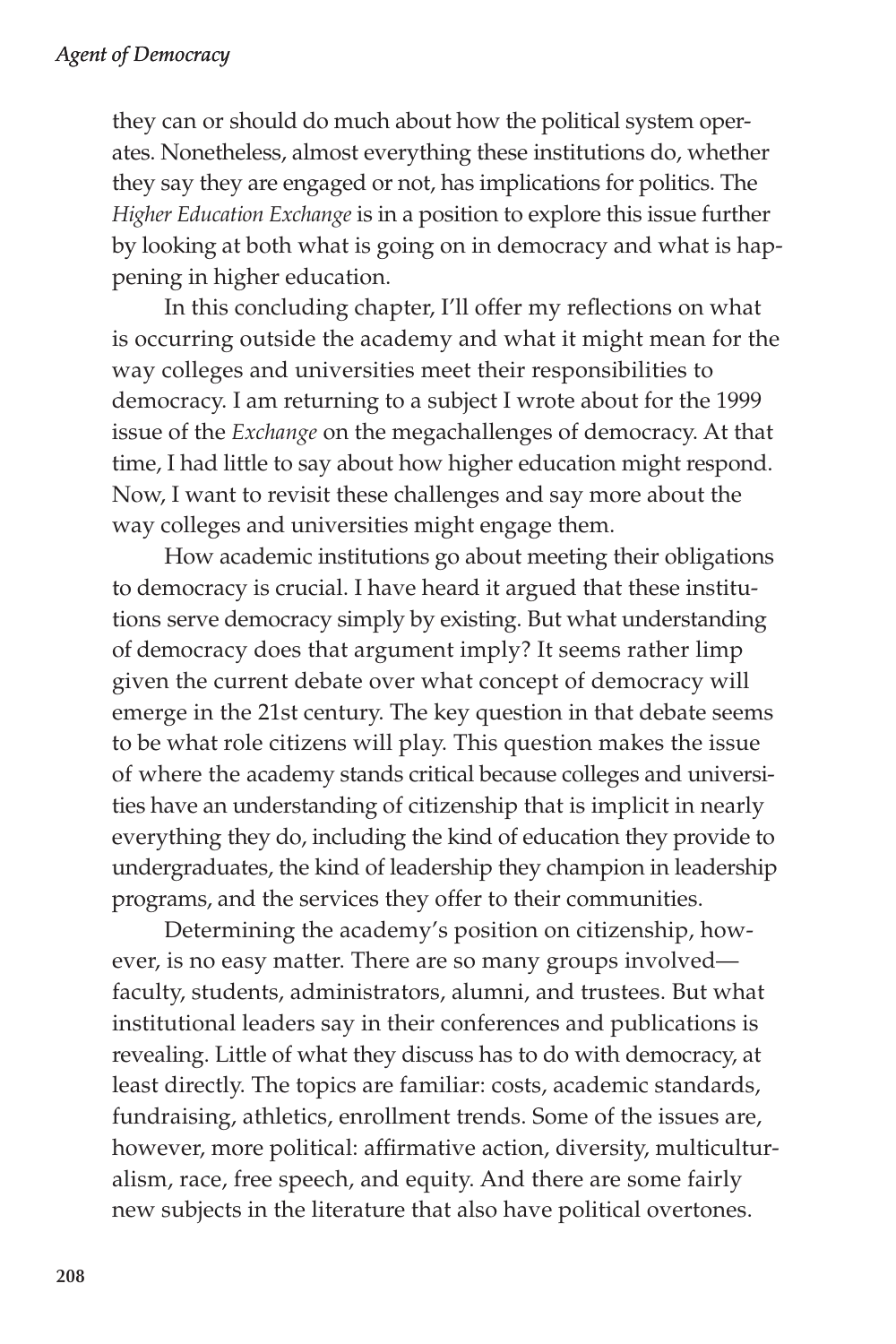Service learning leads the list, followed by civic engagement and community involvement.

Obviously, all of the political topics have implications for democracy, but the implications are different. Within the mix are a wide range of notions about self-government, its problems, and the role of citizens. In the 2006 issue of the *Higher Education Exchange*, for instance, Derek Barker identified five quite distinct understandings of democracy all grouped under one generic label—the scholarship of public engagement. <sup>2</sup> I am not suggesting that there is anything wrong with this variety; as has often been said, one of the characteristics of democracy is a lively debate over its meaning. I don't expect the academy to speak with one voice or take one position in the contest over what democracy should mean. Nonetheless, it would be instructive if the concepts of democracy implicit in the various political projects of the academy were made more explicit.

I say this because I believe, at some point, the debate over the nature of democracy will subside and one form or another will become dominant. Its reign may last for some time, and it will determine the role that the public is to play in politics: citizens will either be in the front ranks or on the margins. Some types of democracy promote self-rule and rely heavily on citizens; others are more institutional or procedural and expect far less of citizens. The generation reading these issues of the *Exchange* could be held accountable for what is decided. It would be exceedingly unfortunate if future generations found ours wanting because we were not sensitive to the effects that academic projects are having on the prospects for self-rule. Our discussions of higher education should be informed by what is happening to democracy, both in the United States and around the world. What is happening in attempts at self-rule in communities is particularly important to understand. Communities can provide opportunities for people to learn to be citizens by participating directly in collective decision making and problem solving.

<sup>2</sup> Derek Barker, "Five Emerging Practices in the Scholarship of Engagement," *Higher Education Exchange* (2006): 64-72.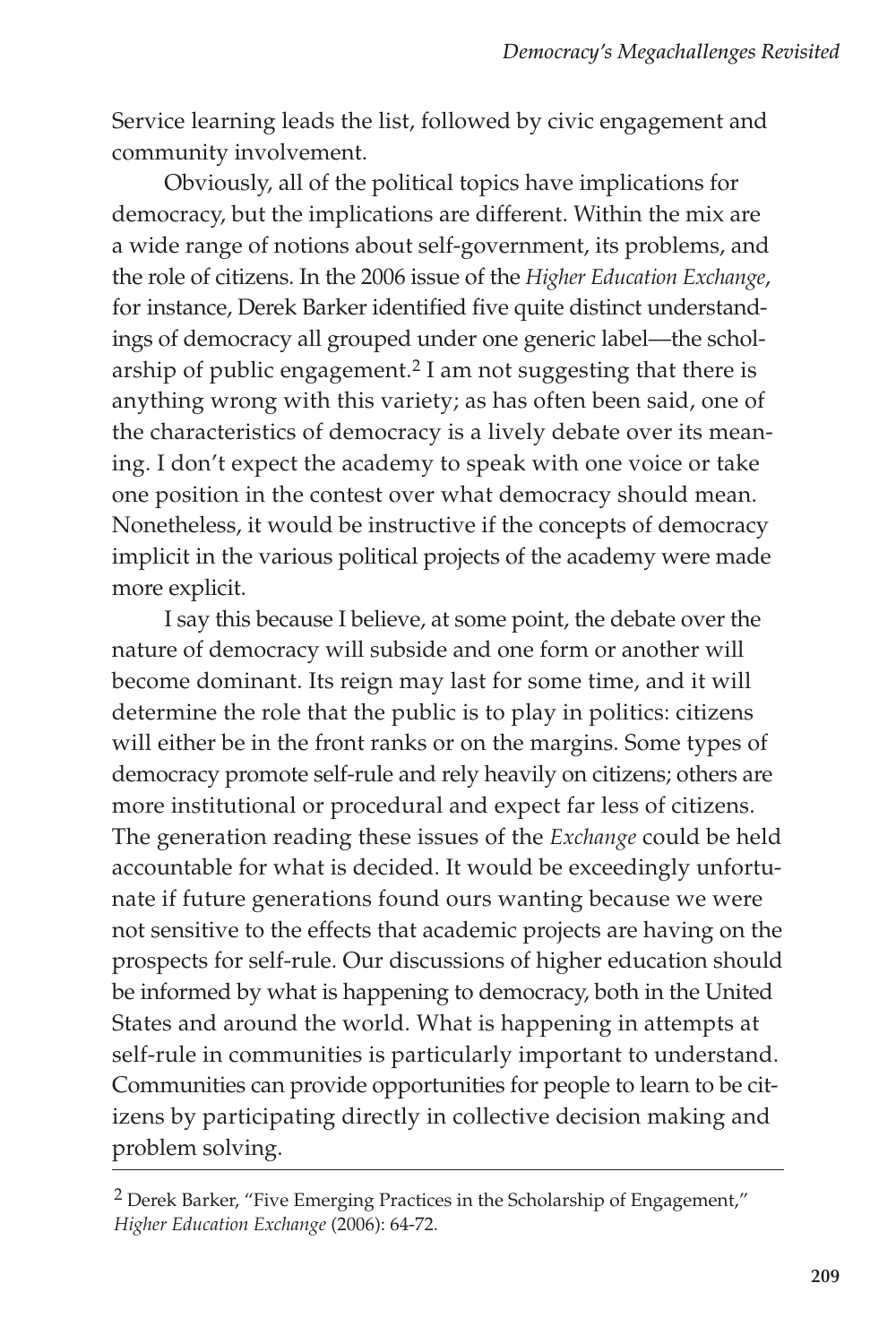## *Agent of Democracy*

The true measure of the *Exchange*'s significance will be how deeply it delves into the problems of democracy and how explicitly it lays out the implications of those problems for colleges and universities. To the credit of its editors and authors, *HEX* has already added some important insights to the current debate, discussing concepts such as "public building," "public work," and "public scholarship." These concepts have developed as democratic theory has been combined with academic practice. (Several of those who have introduced these notions have elaborated on what they mean in this book.)

The repeated reference to the "public" in these concepts is significant because of the questions surrounding the role of citizens in a democracy. The word *public* can have a variety of meanings. For instance, many of these new concepts seem to refer to a single public. That is interesting because most people don't refer to the public in the singular today; they speak of publics, meaning particular groups with a common interest or identity. This concept of multiple publics is consistent with the nature of the current political system, which is built around a greatly expanded constellation of increasingly powerful interest groups. Yet references to new movements, which range from public librarianship to public journalism, suggest that we are rethinking the nature of democracy. To speak of "the public" seems to return to an earlier notion of democracy when the sovereign authority was "the People," a diverse but coherent body politic. We need to know more about how these movements understand "the public." Is more implied than in "public" restrooms or "public" transportation, which is simply everyone or the total population?

These movements (public history is another) are within disciplines, and they coincide with institutional initiatives to reengage citizens or serve the communities where colleges and universities are located. Such outreach efforts have attracted a considerable following on campuses. Unlike the 1970s, when something similar was attempted, there now appears to be more faculty support. In fact, many of the public initiatives are coming from faculty groups (at Penn State, for instance) or even from faculty senates (at the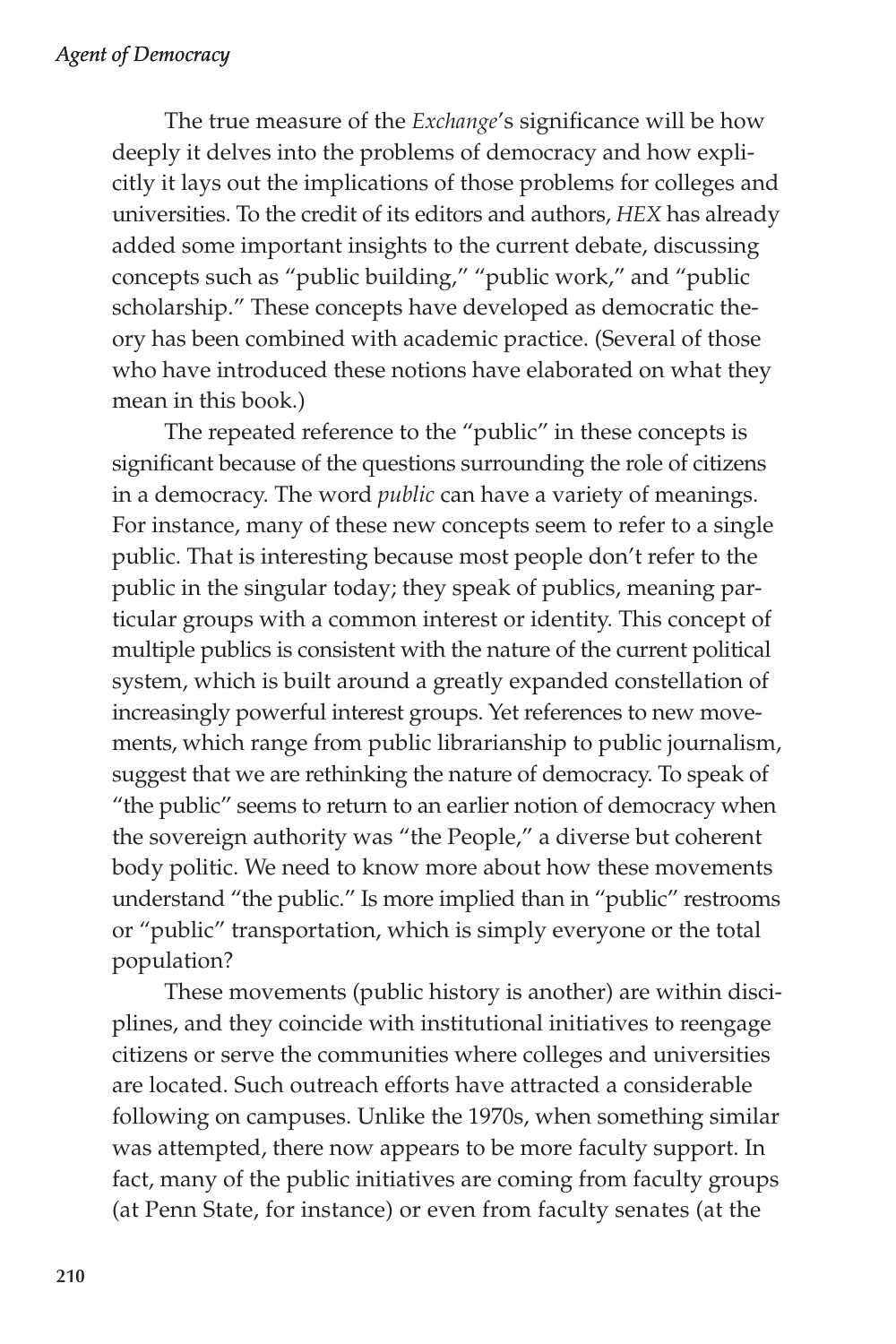University of Minnesota, for example). Having been invited to several of these faculty discussions, I have been impressed by their potential to explore the kinds of democracy that are implied by various outreach initiatives.

Whether or not it is intentional, there will be some impact from these academic initiatives. In their book tracing the growth of faculty power on campuses in the 1960s and 1970s, Christopher Jencks and David Riesman note that the redistribution of power brought on by the professionalization of the faculty resulted in "the promotion of meritocratic values" both inside and outside the academy. <sup>3</sup> This was not the result of a conscious decision by the academy, but it happened. So the question of which political values are implicit in the current outreach efforts is inescapable.

To accomplish what I hope to in this essay—to explore the implications for colleges and universities of the major problems in contemporary democracies—I have selected current political trends that raise troubling questions about the future of self-rule, which is the definition of democracy that I use. (Self-rule, wonderfully described by Robert Wiebe in a book by that name, came to define the American political system that developed on the early 19th-century frontier—despite the late 18th-century's preference for a republic of representative government and not a democracy.)4

The first trend on my list is one that affects the communities where colleges and universities are located. Towns and cities are plagued by problems that grow out of the lack of a sense of community and then further rend the social fabric. These have been called "wicked" problems and were discussed in the 1999 issue of *HEX*.

A problem is wicked when the diagnosis or definition is unclear, the location or cause is uncertain, and any effective action

<sup>3</sup> Christopher Jencks and David Riesman, *The Academic Revolution* (1968; repr., New Brunswick, NJ: Transaction Publishers, 2002).

<sup>4</sup> Robert H. Wiebe, *Self-Rule: A Cultural History of American Democracy* (Chicago: University of Chicago Press, 1995).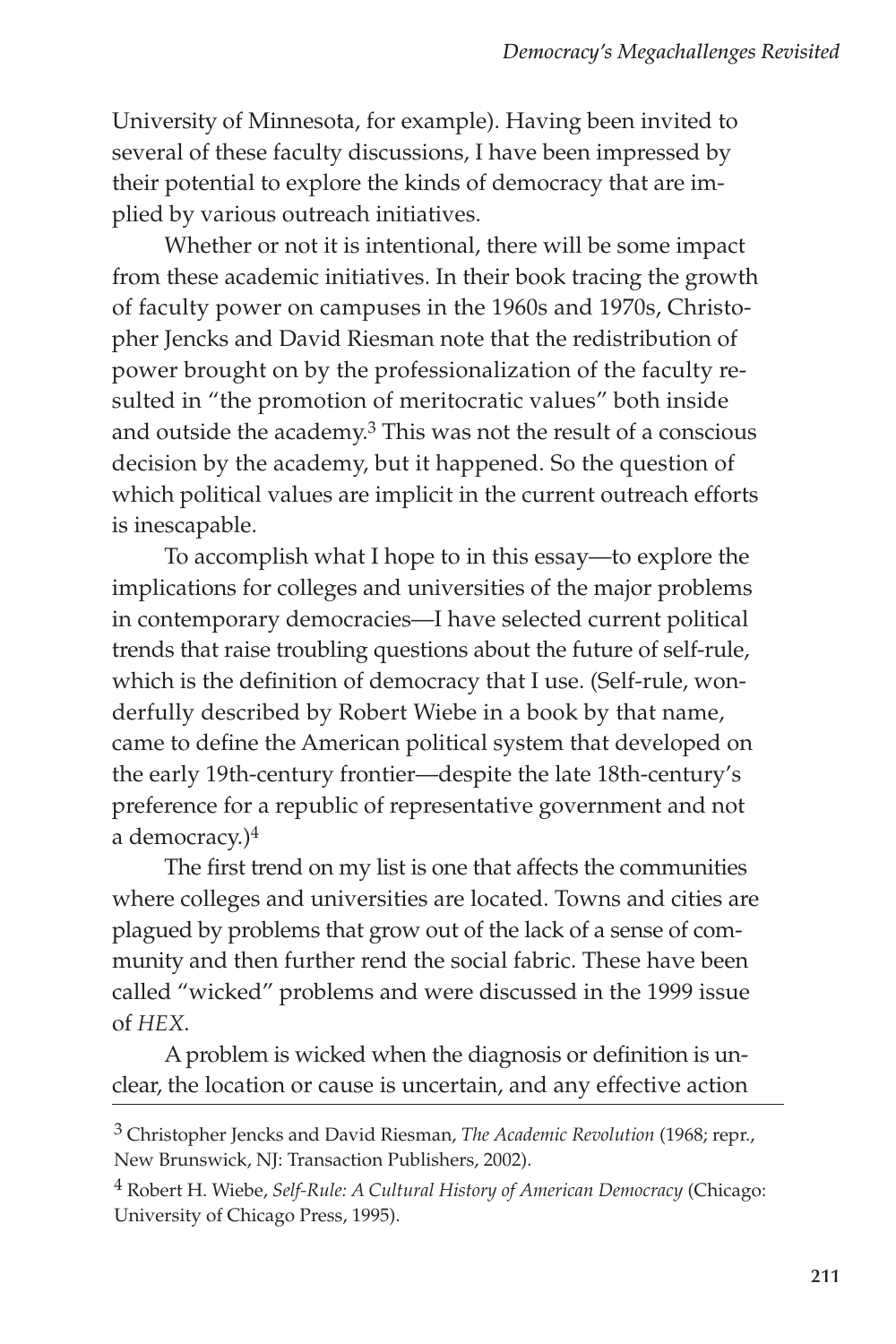to deal with it requires narrowing the gap between what is and what ought to be—in the face of disagreement about the latter. <sup>5</sup> Wicked problems are more human than technical and are so deeply embedded in the social fabric that they never completely go away. They are as tricky as they are aggressive. Each symptom exposes another problem in a never-ending chain.

Given these characteristics, conventional strategies of goal setting, planning, and evaluation aren't enough. When problems are wicked, a shared understanding of the nature of what people are confronting is more important than an immediate solution. In fact, dealing effectively with a wicked problem may depend on not reaching a decision about a solution early on. The ability of citizens to exercise sound judgment in the face of uncertainty is especially critical! No one group of stakeholders nor single institution can solve problems with these characteristics. These problems can't be managed unless there is a collective public that acts in a community—and keeps on acting —through a series of richly diverse initiatives.

Wicked problems challenge institutions of higher education that want to assist communities because the things the institutions normally provide, such as expertise and technical assistance, aren't always useful in addressing these deeply embedded problems, which often defy professional solutions. Some institutions now make a distinction between providing community assistance without due regard for what people say they need and providing service based on some locally defined need. And some professionals describe themselves as the "guide on the side" rather than the "sage on the stage." The critical question, however, is what the professional on the side does with problems that can't be solved by professional expertise.

In the 2005 issue of *HEX*, Christa Slaton described an Auburn University project that spoke to this question. Rather than offering solutions, she and her colleagues decided to use their expertise to help a community build the civic capacity to combat its wicked problems. $^6$ 

<sup>5</sup> The classic reference on wicked problems is Horst W. J. Rittel and Melvin M. Webber, "Dilemmas in a General Theory of Planning," *Policy Sciences* 4 (1973): 155-169.

 $6$  Christa Daryl Slaton, "The University Role in Civic Engagement: Serving as a Spark to Community-Building," *Higher Education Exchange* (2005): 34-42.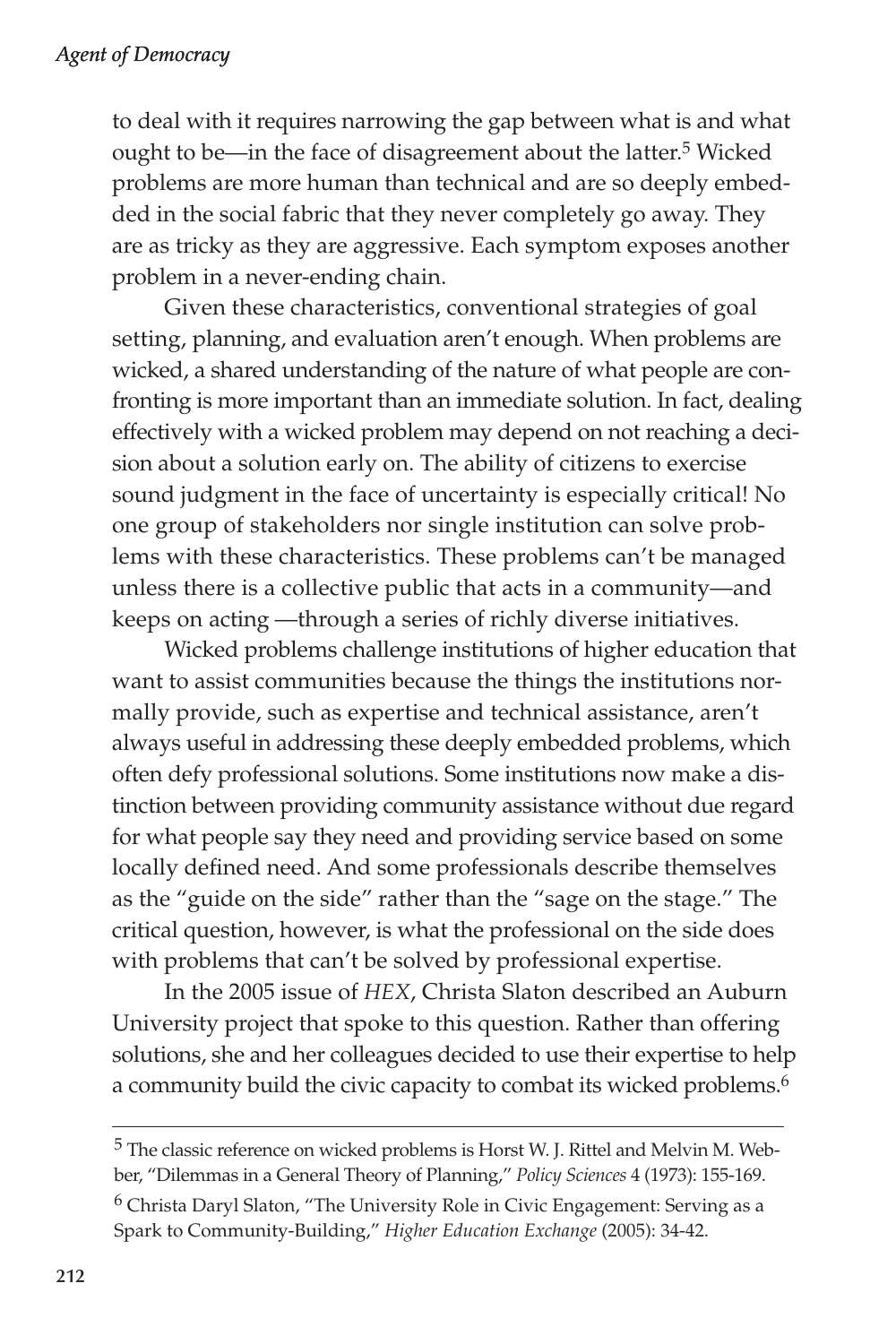Similar cases have also been reported in the *Exchange*. In all of them, the projects had to go beyond providing services to develop an engagement strategy that took into account the nature of wicked problems.

In the community that Slaton wrote about, economic decline and an increase in drug-related crime had devastated a rural town. The town had already been inundated with technical assistance from nearby institutions. But as soon as the service providers returned to their campuses, local people returned to business-as-usual. Slaton described what she and her colleagues did to break this pattern. First, they recognized that the problems were wicked enough that they required the "whole village" to respond; that is, they required citizens to work together to do things that no one else could do for them. That recognition informed the university's engagement strategy. The academics backed off from offering technical assistance and proposed that citizens meet, decide what they wanted to do to revive their community, and act on what they decided. The group from Auburn offered information when asked but stayed on the sidelines so citizens could take over the playing field. My brief account doesn't do justice to all the knowledge and skill that faculty members brought to the project, but it does show that they succeeded in breaking the old pattern; citizens did not fall back on old habits when the Auburn representatives left.

Most engagement initiatives involve just one center or department, so it will be interesting to see whether these projects bring about any changes in their university's approach to service. Will the politics implicit in Auburn's strategy prompt an intrauniversity examination of the kind of politics implicit in conventional outreach efforts? It will be particularly interesting to see whether the new engagement projects affect student community-service programs, which are typically based on traditional models of university assistance.

Another troubling trend affecting democracies is the propensity for moral disagreements to polarize representative governments or, in some cases, degenerate into violence. One of the most sobering realizations of the late 20th century has been that political systems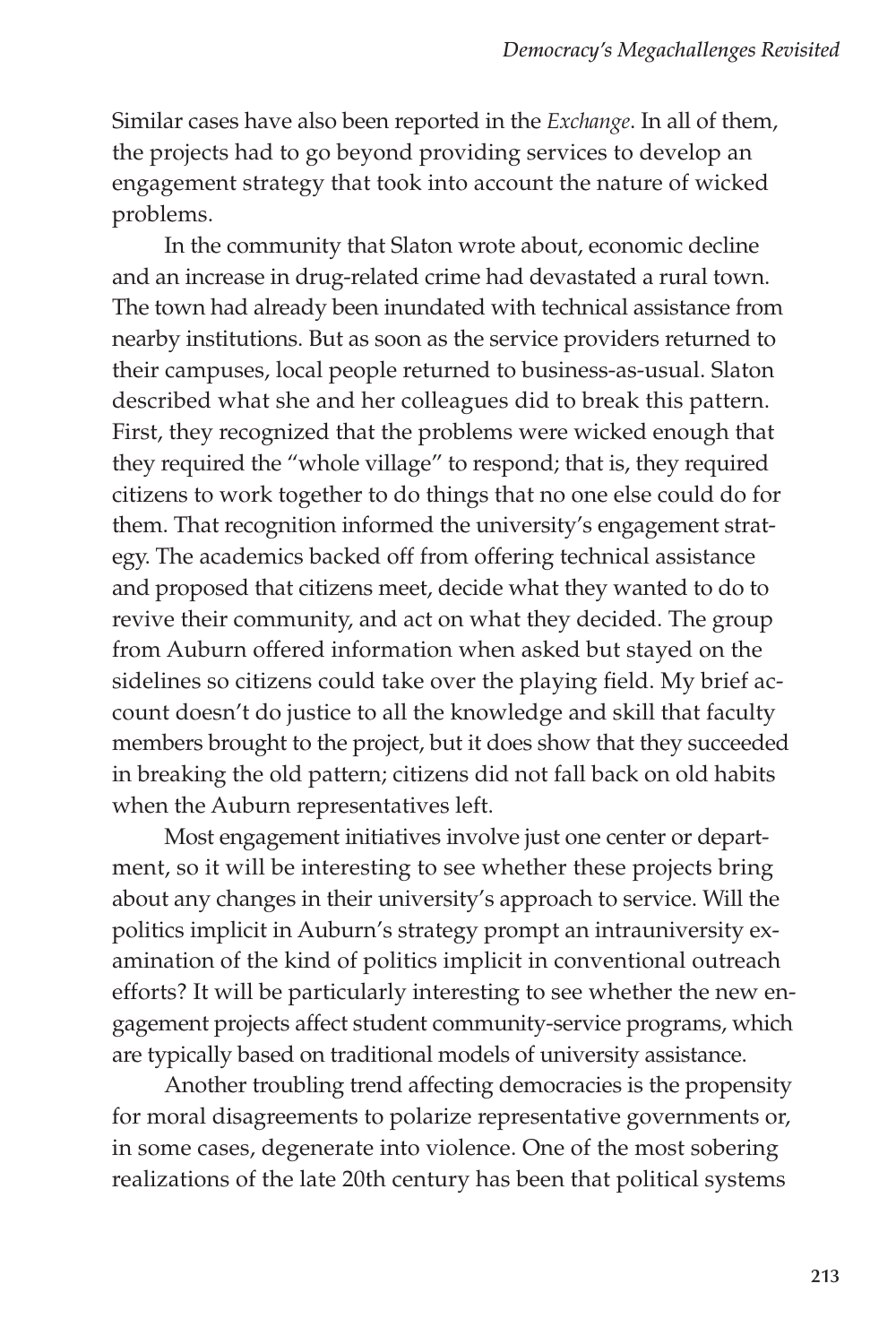based on contested representation, that is, those that rely primarily on elections and representative assemblies, are not always effective in dealing with moral disagreements. These disagreements have split the U.S. political system into rigid camps of red and blue, and they are inflaming other countries as well, especially in the Middle East. Moral disagreements are to be expected in politics, particularly democratic politics, because the issues are fundamentally about what should be. Resolving disagreements by bargaining among partisans is difficult, especially when the disagreements are based on deeply held convictions. And as Amy Gutmann and Dennis Thompson have pointed out, "the standard theories of democracy —proceduralism and constitutionalism … are surprisingly silent about the need for ongoing discussion of moral disagreement in everyday political life."7 They are among a number of scholars calling for a more deliberative understanding of democracy.

Deliberation in democracy takes into account the things people consider valuable (which are moral considerations). To deliberate is to decide by weighing options for action against what people hold dear. More is on the table than what is feasible or efficient from a technical point of view. Furthermore, the goal of democratic deliberation is not an absolute and immutable conclusion but a provisional decision about which direction to follow or purpose to serve. Being provisional, the decision is open to change as new circumstances dictate.

The question for higher education is how the various forms of democracy it supports, explicitly or implicitly, deal with the inevitability of moral disagreement. Universities have numerous programs in negotiation, mediation, and other conflict-resolution techniques. All to the good! But deliberative democracy requires more; it is not a technique, per se, for dealing with crises or disagreements. Deliberation creates a continuous conversation about what is most important to people in everyday life, which is morally grounded. It is a different way to do politics that puts citizens, not just stakeholders or combatants, at the center.

<sup>7</sup> Gutmann and Thompson, *Democracy and Disagreement*, 12.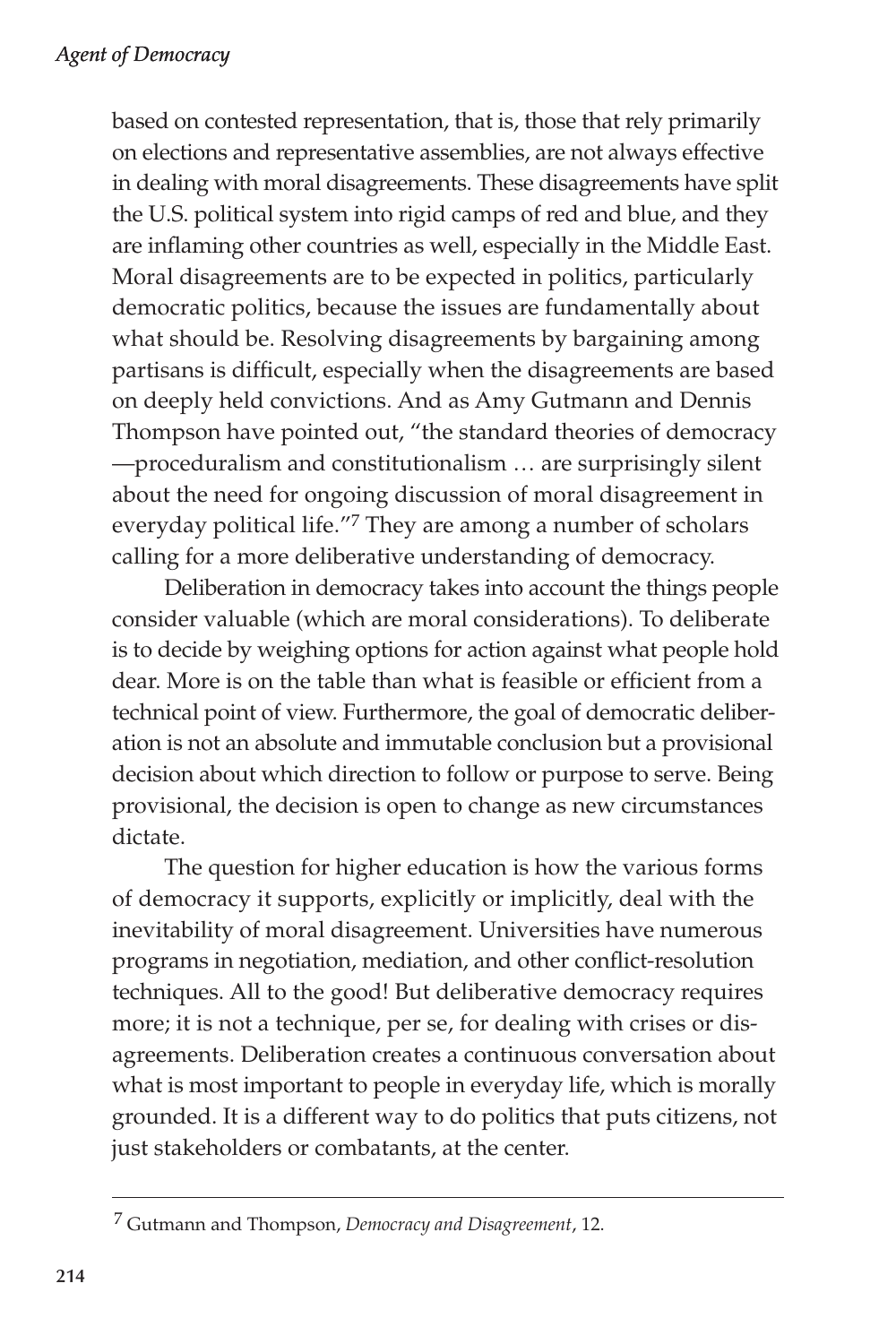In 2005, the *Exchange* reported on an experiment at Wake Forest University by two faculty members, Katy Harriger and Jill McMillan, who tested deliberative democracy as a way of doing politics. It was introduced at multiple sites: in classrooms, in the campus community, and in the town where the university is located. Deliberation was not presented as just a way of conducting forums, but instead as a way of living democratically. The initial report showed that this concept of politics challenges academic institutions at every level: from the very meaning of scholarship to the nature of teaching and the character of the extracurricular program. Harriger and McMillan found that deliberative democracy calls into question all the roles professors have become accustomed to as teachers, researchers, and even citizens. In fact, the project challenged the assumption that these are separate roles.

The impact that this experiment had on the cohort of students who participated (as compared to those who didn't) was significant. As one participant said, it affected everything she did. She and her classmates developed a different sense of democracy, especially an appreciation of the need for citizens to work together. Politics, the students found, involved more than electing representatives. And that understanding gave them an expanded sense of the many ways they could be effective political actors. $8$ 

Perhaps the greatest challenge that public deliberation poses for academe comes from its epistemological implications. Deliberation creates morally relevant, "public knowledge" about what is most important to people's collective well-being. This knowledge has to be socially constructed by citizens. It is neither better nor worse than expert, scientific knowledge, just different, as the theoretical literature has recognized for some time. So the goal of public knowledge (perhaps better called practical wisdom) is to generate sound judgments about what should be done in politics. How institutions

<sup>&</sup>lt;sup>8</sup> Katy J. Harriger and Jill J. McMillan, "Public Scholarship and Faculty Role Conflict," *Higher Education Exchange* (2005): 17-23. The Kettering Foundation Press has recently published a book on this research, see Katy J. Harriger and Jill J. McMillan, *Speaking of Politics: Preparing College Students for Democratic Citizenship through Deliberative Dialogue* (Dayton, OH: Kettering Foundation Press, 2007).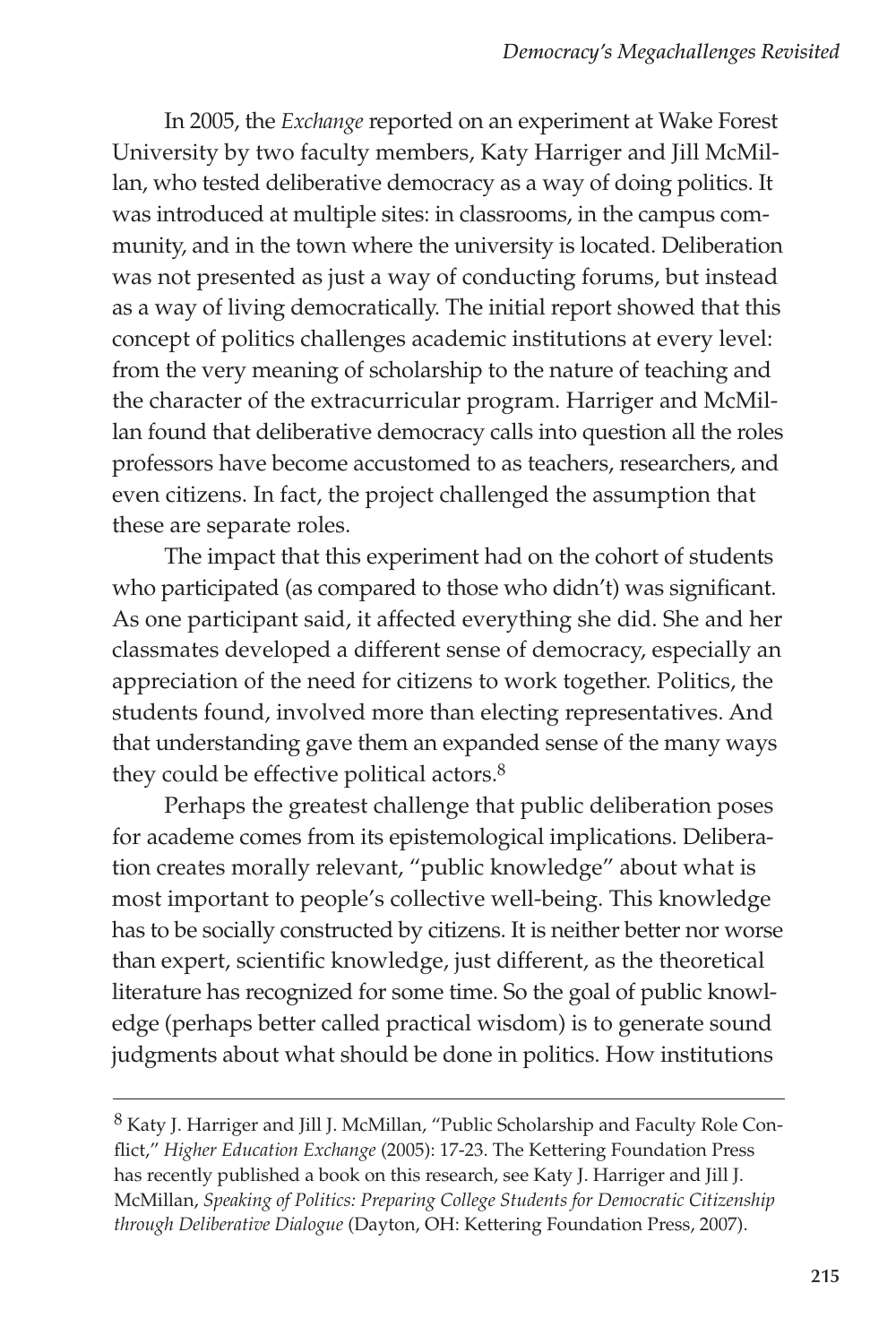of higher education contribute to this knowledge that people need to rule themselves wisely is an open question.

This is a question that faculty members have addressed, in what has been called "public scholarship." The term *public scholarship* has been taken as an implicit criticism of disinterested scholarship or as a call for social and politically relevant research that is popular and not critical of existing conventions. This isn't what public scholarship means to the faculty members that Kettering has been collaborating with. These academic members are raising different issues; they appreciate the importance of knowledge that is not immediately relevant and aren't playing to the grandstands. They recognize the difference between the kind of knowledge people use to make sound political judgments and the kind of knowledge academics produce, and they look for any useful relationship between the two.

A Danish social scientist, Bent Flyvbjerg, has an excellent piece in the 2002 issue of the *Exchange* on how scholars can assist in the social construction of political wisdom. This wisdom develops around these questions: 1) Where are we going? 2) Is this desirable? and 3) What should be done? (Those, not coincidentally, are the three primary questions in public deliberation.)9

Flyvbjerg proposes a type of social science that would complement public deliberation. His methodology anticipates moral disagreements by including what is often excluded in research subjective experiences, local context, and human values (the things people care about). Most important, he allows for multiple descriptions of reality and the possibility of more than one valid interpretation. Conclusions would be reached through a dialogue among those affected by the research, citizens and scholars alike. It follows from this methodology, he argues, that scholars must work to improve the conditions under which the dialogues occur. <sup>10</sup> (That is exactly what the Auburn faculty did.)

<sup>9</sup> Laura Grattan, review of *Making Social Science Matter: Why Social Inquiry Fails and How It Can Succeed Again*, by Bent Flyvbjerg, *Higher Education Exchange* (2002): 51.

<sup>10</sup> Ibid., 49-53.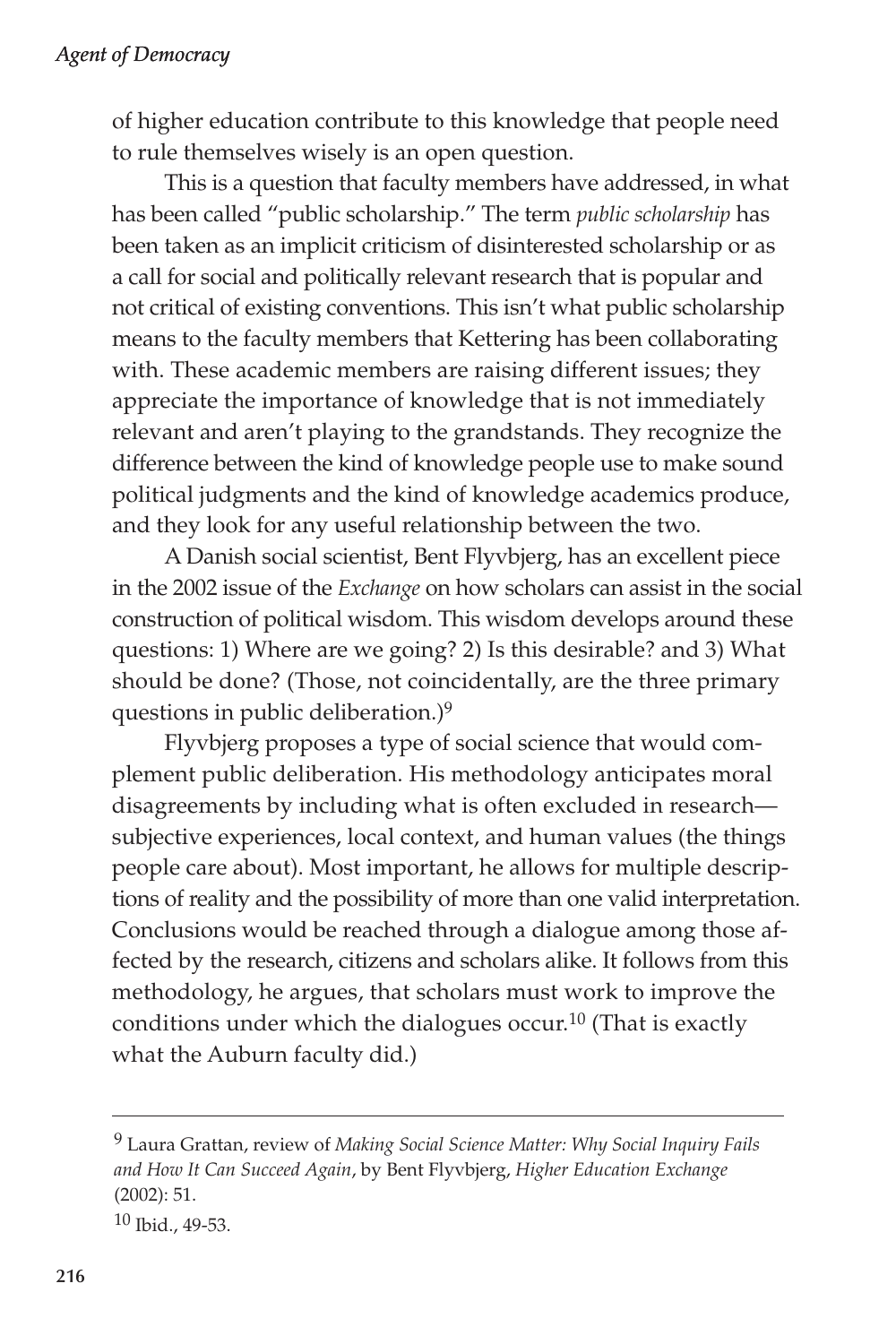I don't know whether any of Flyvbjerg's ideas or his practical advice have been taken up by U.S. research universities. If they have, it would be more than just interesting to know the results. The closest I have seen is in the research being done at the Centers for Disease Control, where public deliberation has been used to shape policy on dealing with high-risk, unpredictable pandemics like avian flu.

Still another political trend, one that poses perhaps the ultimate threat to self-rule, is the tendency to "sideline citizens and privatize public life," a phrase used by two scholars, Matthew Crenson and Benjamin Ginsberg. They describe the numerous ways that have been devised to make a collective citizenry unnecessary:

> Political elites have found ways to achieve their policy objectives without mobilizing voters. Rather than take issues to the electorate for resolution, today's contending elites attempt to outdo their opponents by litigating, [or] by manipulating administrative procedures … that remove policy to arenas beyond the reach of their rivals. In the process, the millions of citizens who might once have been called to the aid of their parties now remain passive bystanders. Yesterday's actors have become today's audience spectators and customers rather than citizens.<sup>11</sup>

The mechanism for dislodging citizens may be the result of a widespread perception among leaders that "the people" are ineffective or simply inconvenient. As one civic leader told us about his community, "democracy just doesn't work here."

At best, as Crenson and Ginsberg note, citizens are treated as customers to be served. Their role is to choose, much as consumers would, from shelves of political leaders, policies, and government programs. This notion of the public, critics argue, privatizes citizens in a personal sort of democracy, which leaves no place for people to exercise their collective power in the interest of the polity as a whole. Power comes instead from the many publics that are formed

<sup>11</sup> Crenson and Ginsberg, *Downsizing Democracy*, 48.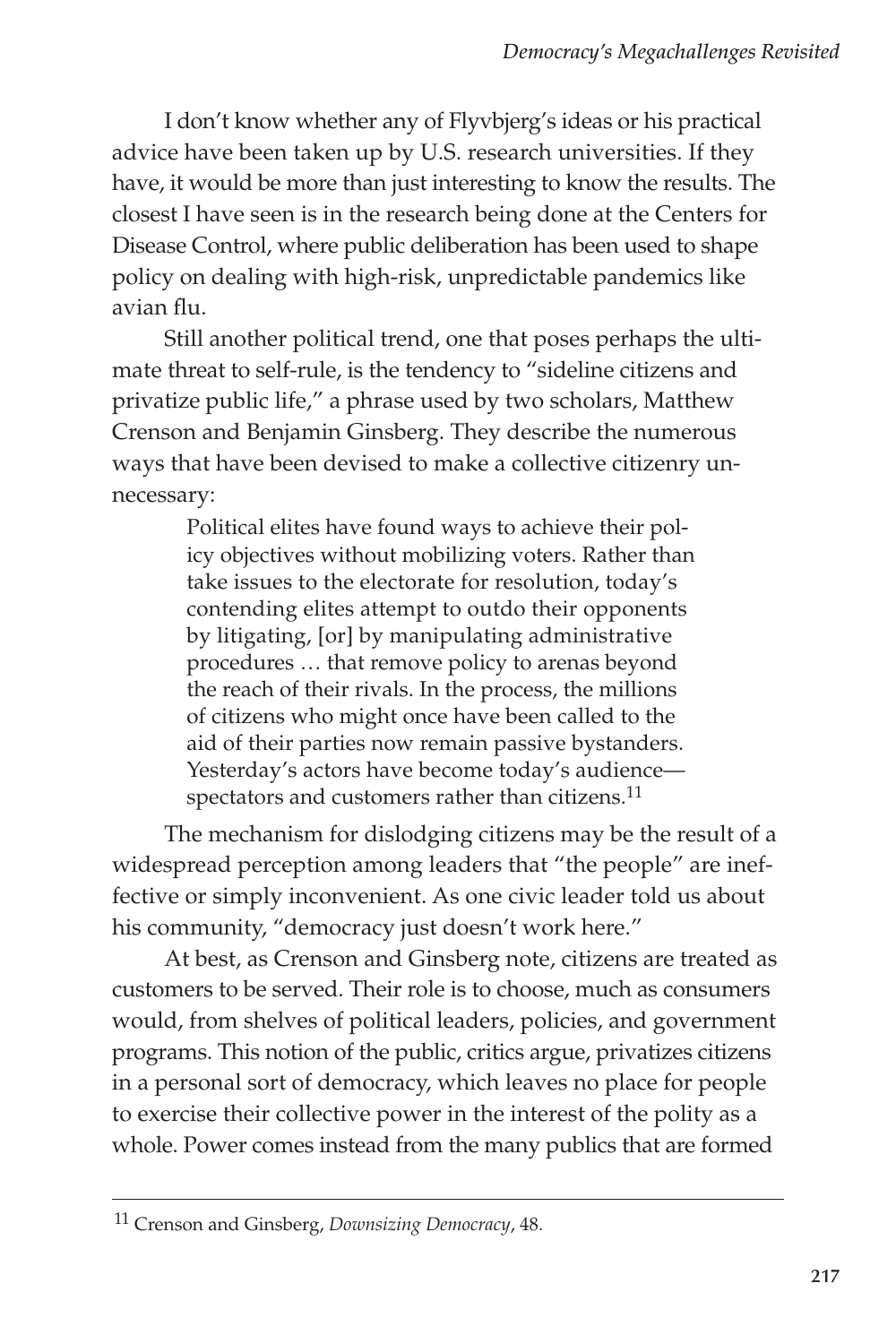around particular, rather than inclusive, interests. Governments are organized to bargain or negotiate with these interest groups.

This analysis suggests that the way academic institutions influence their students' understanding of their own citizenship is critical because of the contested notions of what citizens should do. What do colleges and universities have to say to people who feel they have been pushed out of their own political system, who feel that citizens-as-citizens have been marginalized?

A quick scan of the *Exchange*, including what I have written, didn't uncover any discussion of sidelining citizens. I was puzzled by what appeared to be a lack of attention to the most dangerous trend of all—a democracy without a public. Then I remembered that the *Exchange* had published articles on the role of professionals in democracy. And these articles addressed the role of citizens. In an August 1998 issue of the *Economist*, an article appeared that assessed the foundation's work in providing briefing books for citizens on major policy issues (the National Issues Forums series of issue books). The author of the article dismissed the foundation's efforts as naïve because, he argued, the modern world was managed by professionals. Citizens were helpless "amateurs" who could not possibly have sound opinions on any complex issue. 12

The *Economist* article was extolling one of the forces that threatens to dislodge the public from its place as the final and sovereign authority in democracy: professionalism. The implication for higher education is obvious. Most professionals are trained in our colleges and universities. I suspect, however, that most professional schools wouldn't agree that they are part of a trend to push citizens to the sidelines. They would probably insist that what they teach is decidedly *not* political—including their courses on ethics. They have a point about not being political—but only in the narrow meaning of politics, which is restricted to electing representatives and making laws. Most individuals who become professionals aren't, in this sense, motivated by a political agenda; their goal is to become excellent in their field. We all appreciate a good physician or accountant,

<sup>12</sup> "Building the Perfect Citizen," *The Economist*, August 22, 1998, 21-22.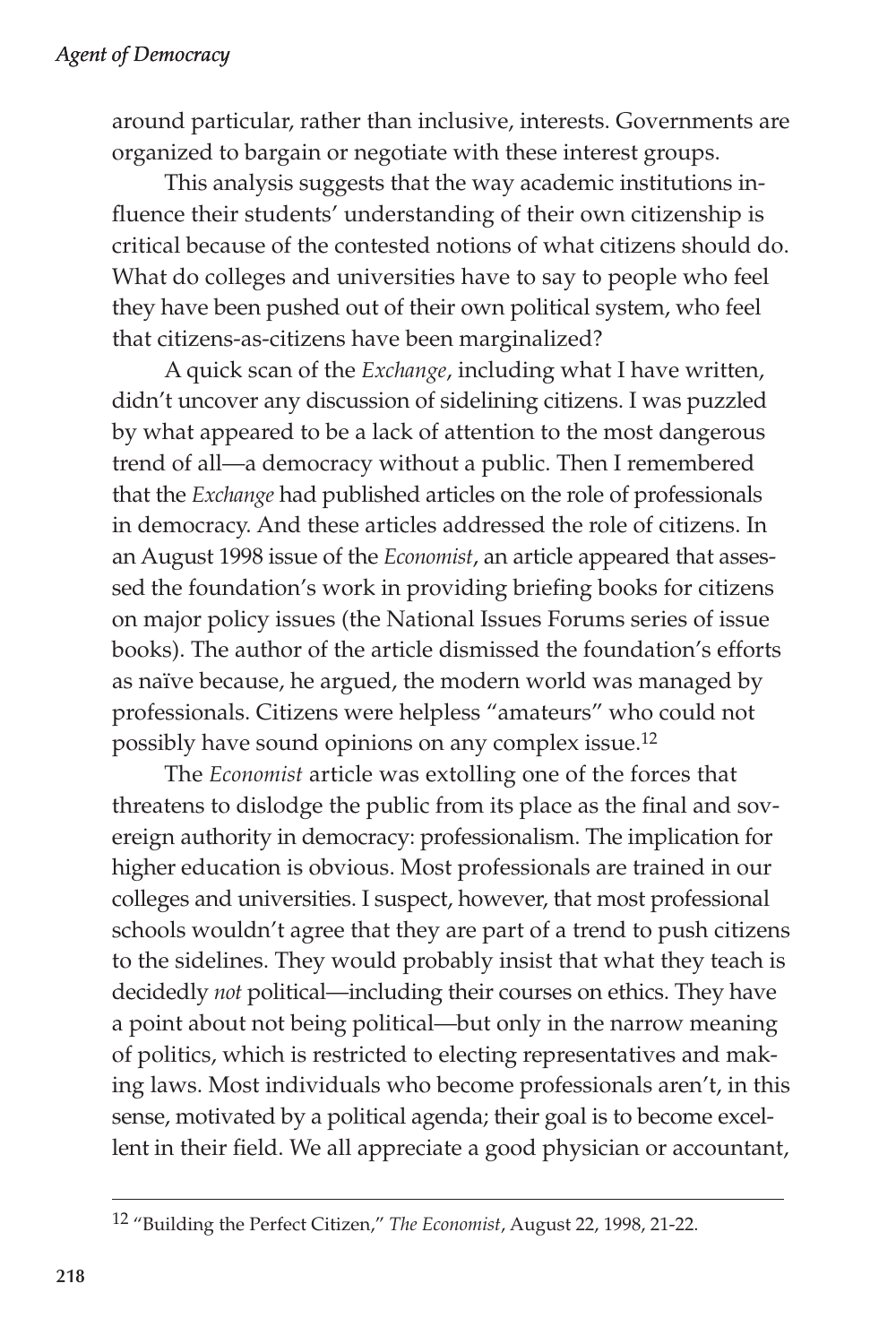but the professionalism that the writer for the *Economist* was applauding is a different matter. It is based on the assumption that a small group of people, because they are scientifically trained, know what is best for all of us. As more and more fields have become professional domains, the contention that citizens don't count seems logical. Yet the conflict with democracy is inescapable. Democracies are based on the proposition that, collectively, we can make better decisions about our well-being than any one person or group of people.

The sidelining of citizens can occur in the most innocent way. For instance, professionals naturally give names to problems that reflect their expertise. That is their job, and we rely on their powers of diagnosis and the remedies they offer. But there can be unintended consequences. While professionals name problems in their terms, these terms don't necessarily resonate with the names citizens use. I recall Wendell Berry's story of an economist explaining that it was cheaper to rent land than buy it, only to be challenged by a farmer who pointed out that his ancestors didn't come to America to be renters. <sup>13</sup> The economist was technically correct, but the name of the problem wasn't just profitability. The farmer had additional concerns about maintaining a way of life he valued and the independence that owning land provided.

Even though professional names are accurate, they can be so expert that they create the impression that no other names are possible. When that happens, people don't see their worries reflected in the way problems are presented, so they back off. Furthermore, the solutions that are implicit in names may give the impression that there is little that citizens can do.

Recently, I was in a discussion about what New Orleans needed to do to recover from Hurricane Katrina. When I suggested that there were some things that only citizens could do, I was challenged with a comment to the effect that only the Corps of Engineers could rebuild the levees. I was struck by how easily a technical solution had come to define a much more complex problem and how that solution put citizens on the sidelines.

<sup>13</sup> Wendell Berry, *The Unsettling of America: Culture and Agriculture* (San Francisco: Sierra Club Books, 1986), viii.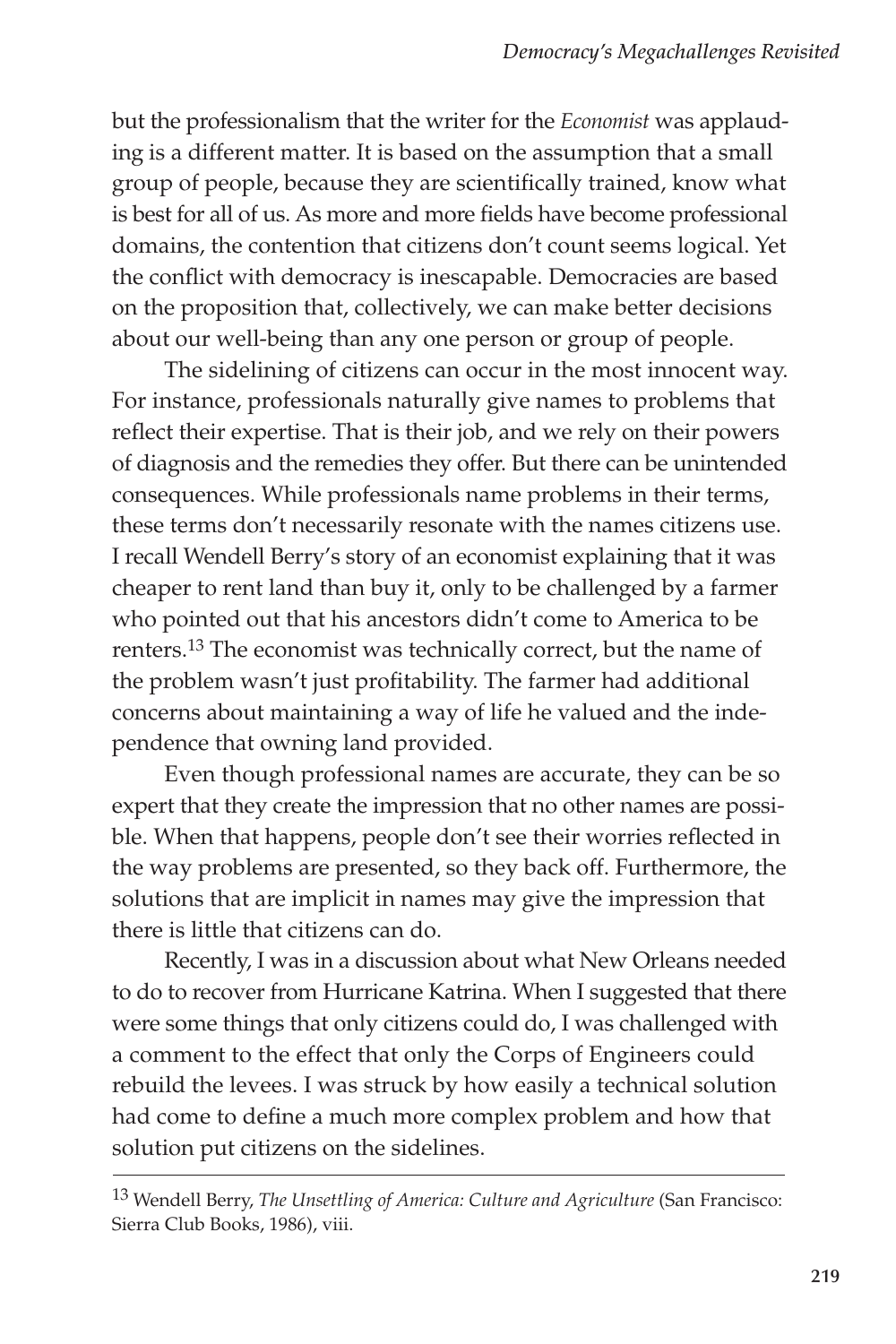I am not suggesting that professionals have to give up their way of describing problems, but they could recognize that the names citizens use are different—and valid. That recognition would help get citizens off the sidelines because people are engaged by names that reflect their experiences and concerns. As was true of the farmer, public names capture invaluable intangibles. For instance, crime can be described in statistical terms, but people value safety or being secure from danger. And there is no number, or measurement, that quantifies feeling secure.

I need to make two crucial distinctions here. First, naming a problem in public terms isn't the same as describing it in everyday language. Public terms identify what have been called primal motives or imperatives. These are the things people consider essential to their shared future, the very ends or purposes of life, and the means necessary for achieving those ends. Our collective or broadly political needs are similar to the individual needs that Abraham Maslow found common to all human beings. <sup>14</sup> Second, naming problems in public terms doesn't result in a one-dimensional description or a single name. A community will use many names because there is always more than one concern at stake.

The discrepancy between professional and public names for problems is a symptom of a more basic tension between the politics implicit in a professional culture and democratic politics. Bill Sullivan, writing for the *Exchange* in 1996, noted that, as professionalism has been increasingly identified with expert knowledge and technical solutions, citizens have seemed less and less competent. Consequently, moving them to the sidelines has made sense. Citizens, in response, have come to see professionals as insensitive and unaware of the things people hold dear. As a remedy, Sullivan advocates a more civic professionalism. 15

Today, some professionals are becoming more civic and trying to reengage a democratic citizenry in their work. And they are

<sup>&</sup>lt;sup>14</sup> Milton Rokeach and Sandra J. Ball-Rokeach, "Stability and Change in American Value Priorities, 1968-1981," *American Psychologist* 44 (May 1989): 775-784.

<sup>15</sup> William M. Sullivan, "The Public Intellectual as Transgressor?" *Higher Education Exchange* (1996): 17-22.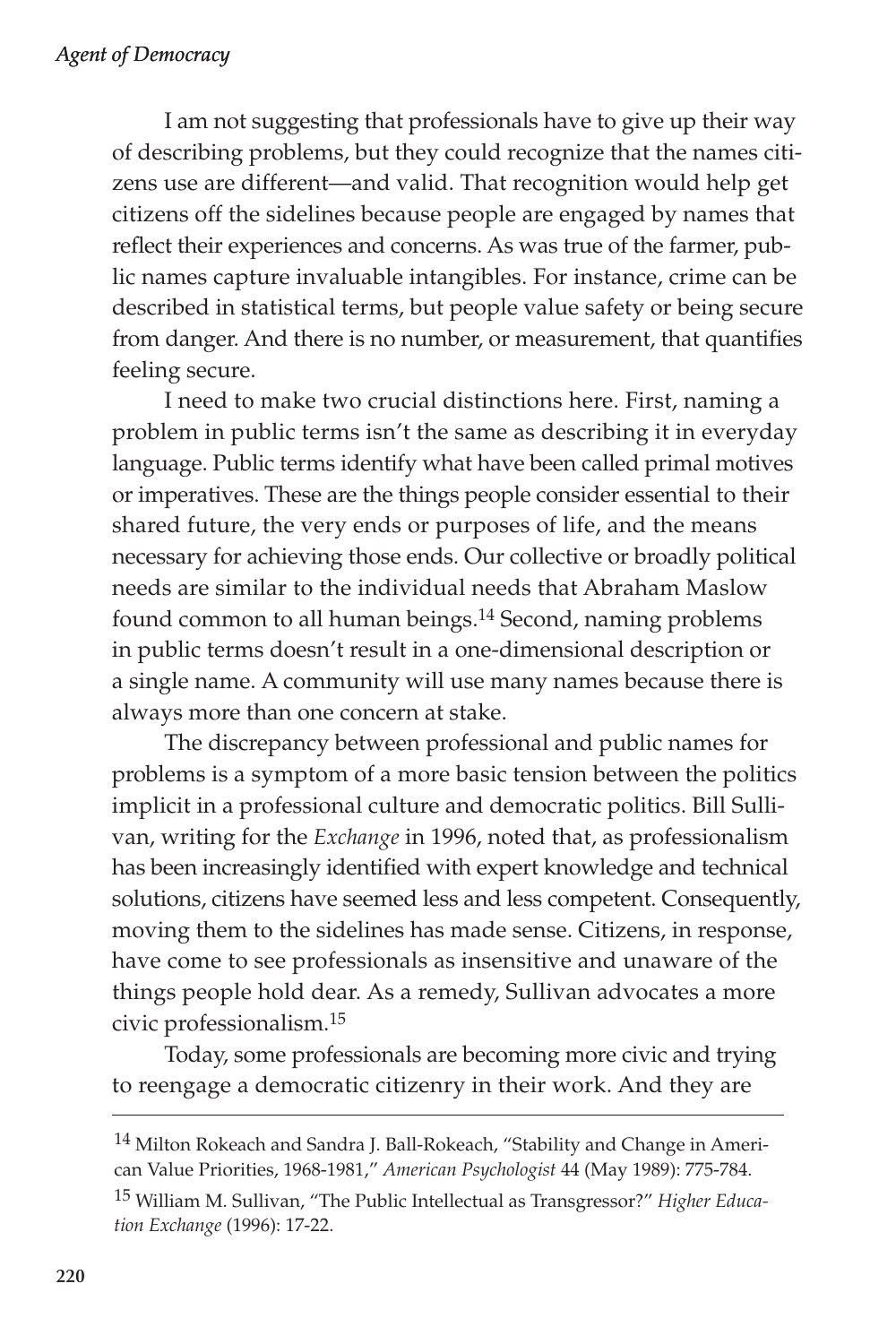attempting to reconcile the professional tilt toward meritocracy with the values of democracy. The American Bar Association (ABA) is one example. They have prepared guides to stimulate public deliberation on issues that concern both lawyers and citizens. <sup>16</sup> These deliberations give the ABA insights into how citizens name problems. And citizens are drawn off the sidelines by having to make decisions about how to improve the judicial system.

I applaud civic professionalism because it recognizes the inevitable tensions in a society that is both professional and democratic (as ours is). But I doubt that it can be advanced by simply adding a course on the subject in every professional school. It might be more effective to provide students with civic experiences in associations trying to engage citizens. And academic institutions could do more to support scholars who are recovering the civic roots of their professions. There is an emerging literature to build on. For instance, Claire Snyder has written on the civic history of social science scholarship for the *Exchange*, and Scott Peters has a recently edited book that includes stories about the civic objectives of pioneers in public scholarship at state and land-grant institutions. 17

Though not always tied to professional schools, new centers have developed on campuses around the country for the purpose of strengthening the ties between academic institutions and the democratic citizenry. And their efforts have been reported in the *Exchange*. More than 30 of these centers or institutes have been established on campuses to encourage the use of public deliberation, not only by professionals and associations but also by community groups.

The challenges facing democracy that I have cited are only three among many. I have concentrated on those that are fundamental; that is, those that affect the ability of democracy to function as it

<sup>16</sup> American Bar Association, "… *And Justice for All": Ensuring Public Trust and Confidence in the Justice System* (American Bar Association, 2001).

<sup>&</sup>lt;sup>17</sup> R. Claire Snyder, "The Civic Roots of Academic Social Science Scholarship in America," *Higher Education Exchange* (2000): 5-16 and Scott J. Peters et al., eds., *Engaging Campus and Community: The Practice of Public Scholarship in the State and Land-Grant University System* (Dayton, OH: Kettering Foundation Press, 2005).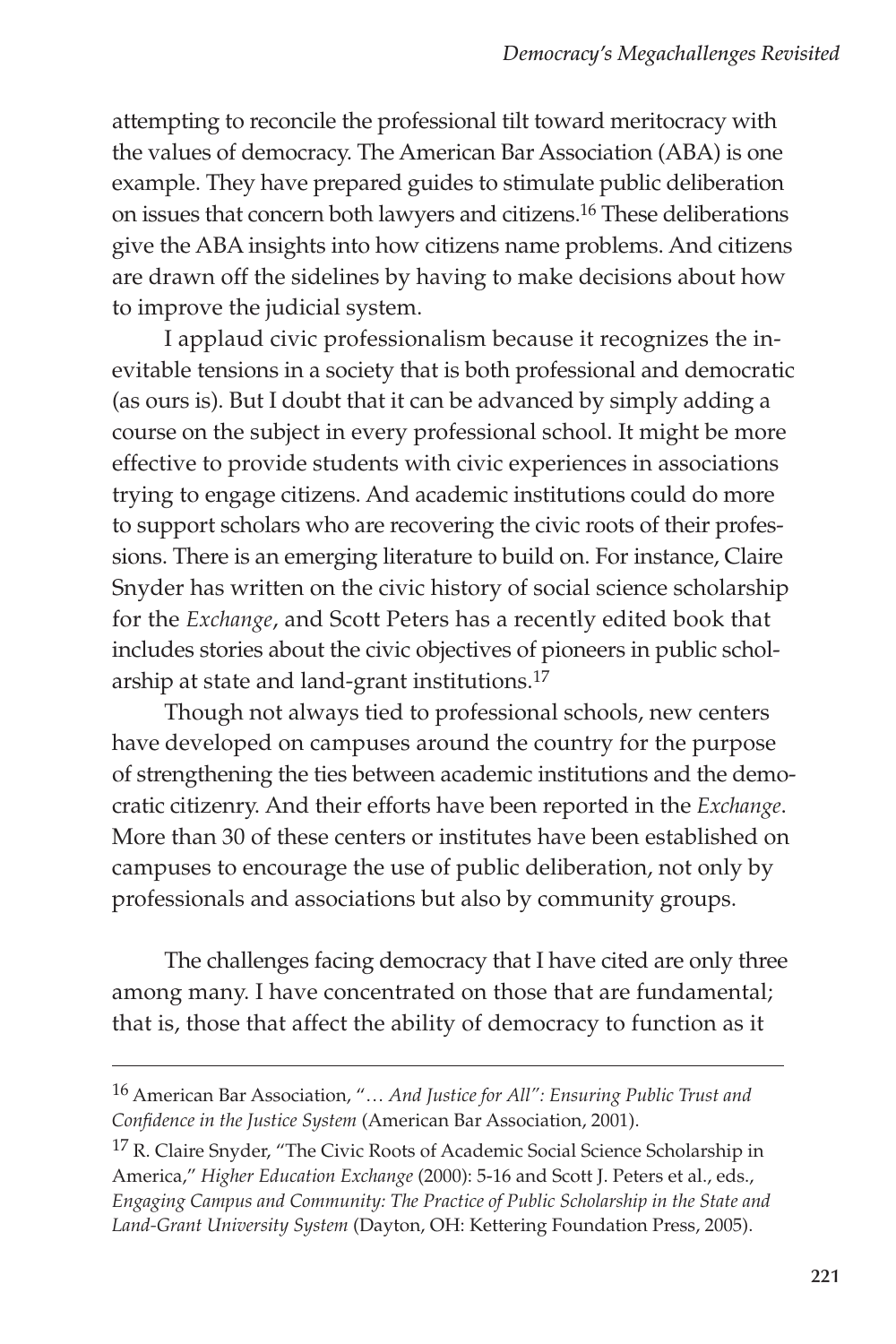should. Because they damage the heart muscles of self-government, fundamental problems are different from the no-less-important circumstantial problems—poverty, natural disasters, and the like—that can plague democratic countries. Fundamental problems eventually make their way onto the pages of academic literature, and reading that literature is one way for institutional leaders to monitor the threats to democracy. I would suggest, however, that there are better, more direct ways. But these raise questions about where institutions and professionals should "stand" in a democratic society.

The drop-in, drop-out, observe, and advise relationship with communities is problematic. Institutions have to enter politics in a way that is consistent with the politics they want to promote. The drop-in strategy is more meritocratic than democratic. The embedded presence of various kinds of on-site or extension agents is potentially less meritocratic, depending, of course, on the way the agents behave. The embedded agent model certainly affords institutions direct contact with the people who are battling the threats to democracy. I said "people" and not institutions because institution-to-institution contacts already exist. Colleges and universities are often engaging local civic organizations when they say they are engaging communities. The people on the front lines fighting democracy's battles, however, are usually at the farthest outpost of these organizations or not in formal institutions at all. Granted, it is much more difficult to establish ties with the unorganized citizen than the organized; still, the front lines of democracy are typically being held by ad hoc associations, nameless groups, and an array of civic innovators.

Unfortunately, one group of ideally embedded agents seems to be relatively unengaged in response to the fundamental challenges facing democracy; these are the trustees of colleges and universities. They live in communities and are usually active in civic affairs. Apparently, many board members see their job as representing their institutions to the public more than the public to their institutions. Or if they represent the public, it is primarily to see that funds are well spent and laws are observed. I hope I am wrong about governing boards. We have seen a few trustees at meetings on the challenges of democracy, and the *Exchange* has published one interview on